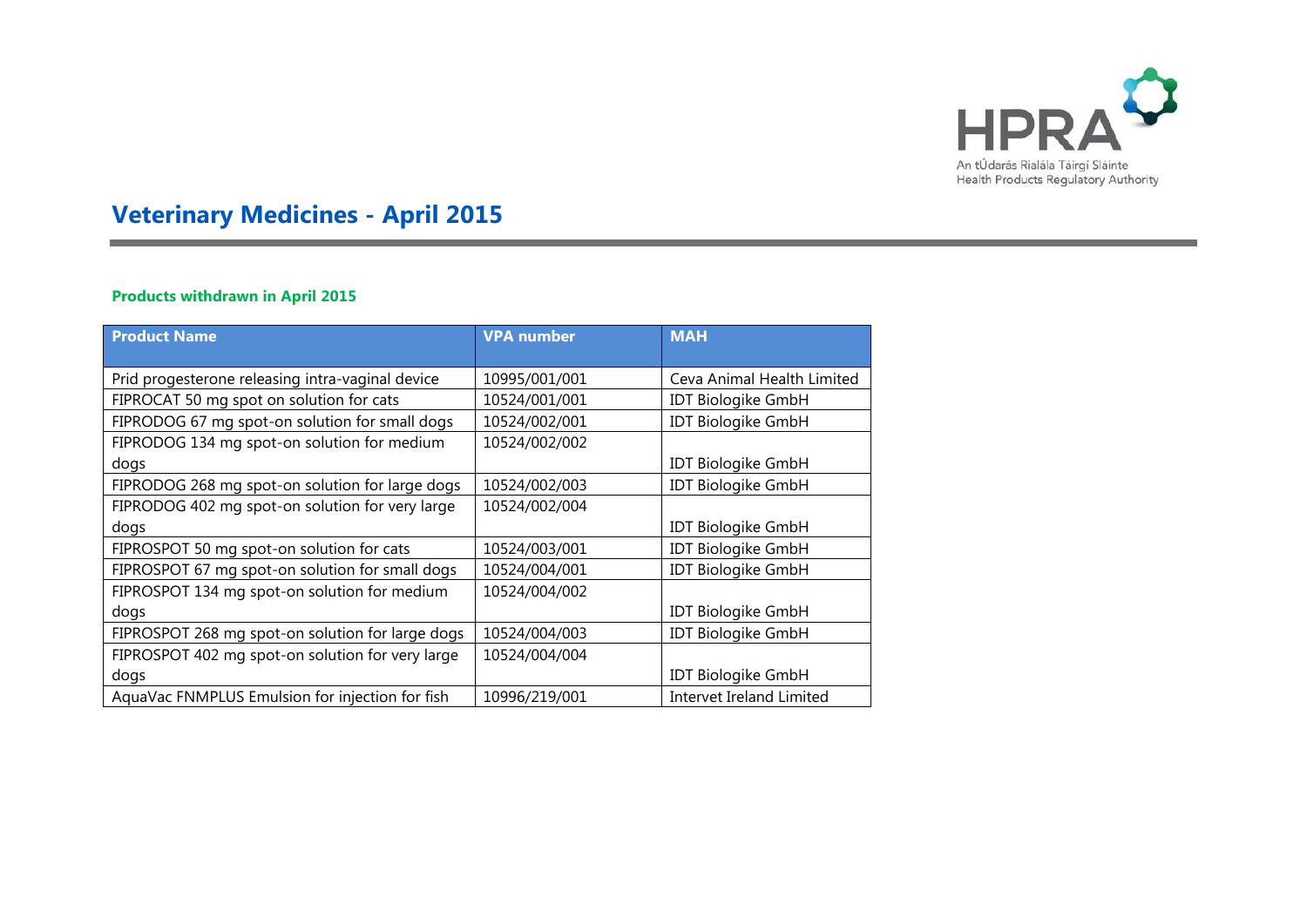

#### **Products transferred in April 2015**

| <b>Product Name</b>                          | New VPA number | <b>New MAH</b>         |
|----------------------------------------------|----------------|------------------------|
| Adocam 1.5 mg/ml oral<br>suspension for dogs | 10826/020/001  | aniMedica GmbH         |
| Rimadyl Injection                            | 10438/083/001  | Zoetis Ireland Limited |

#### **Specific product updates (for animal record keeping purposes)**

#### **Change to Withdrawal Periods**

| <b>Product Name</b>                      | <b>VPA Number</b> | <b>MAH</b>                      |
|------------------------------------------|-------------------|---------------------------------|
| Tolfine 4% w/v Solution for<br>Injection | 10983/031/001     | Vetoquinol Ireland Limited      |
|                                          |                   |                                 |
| Triclaben 10% Oral Suspension            | 10987/059/001     | <b>Chanelle Pharmaceuticals</b> |
| for Cattle                               |                   | Manufacturing Limited           |
| Tribex 10% Oral Suspension for           | 10879/013/002     | Chanelle Animal Health Limited  |
| Cattle                                   |                   |                                 |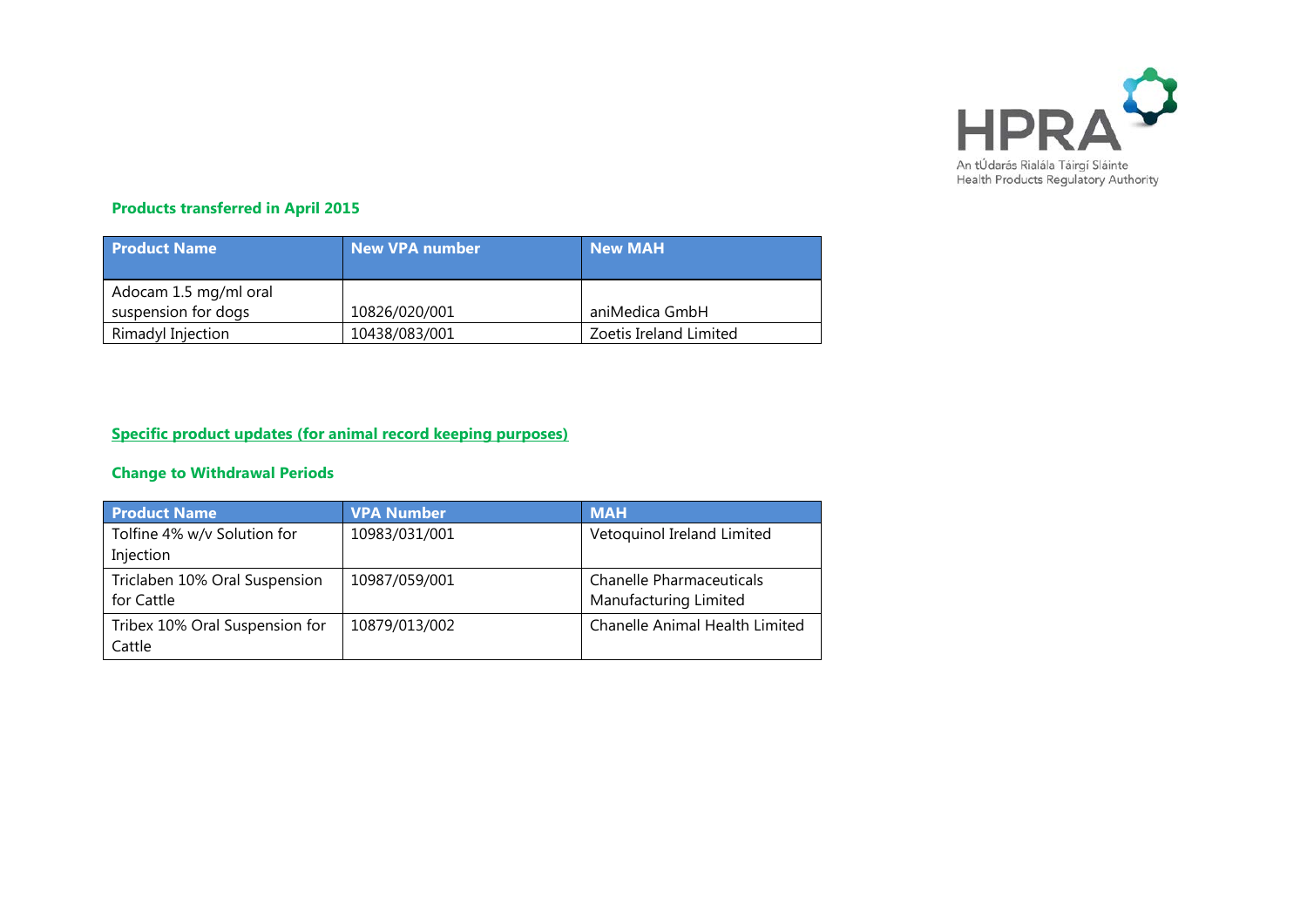

## **Change to Target Species**

| <b>Product Name</b>               | <b>VPA Number</b> | <b>MAH</b>           |
|-----------------------------------|-------------------|----------------------|
| Mycoflor 300 mg/ml solution       |                   |                      |
| for injection for cattle and pigs | 10790/004/001     | SP Veterinaria, S.A. |
| Florfenikel 300 mg/ml solution    |                   |                      |
| for injection for pigs.           | 10981/013/001     | Kela n.v.            |

#### **Change to Product name**

| <b>Old Product Name</b> | <b>New Product name</b>  | <b>VPA</b>    | <b>MAH</b>           |
|-------------------------|--------------------------|---------------|----------------------|
| Marbofloxacin Support   |                          |               |                      |
| Pharma 40 mg/ml         | Masterflox 40 mg/ml      |               |                      |
| solution for injection  | solution for injection   |               |                      |
| for pigs.               | for pigs.                | 10440/001/001 | Support Pharma, S.L. |
|                         | <b>VETIVEX 11</b>        |               |                      |
| VETIVEX 11 solution for | (Hartmann's) solution    |               |                      |
| infusion for cattle,    | for infusion for cattle, |               |                      |
| horses, dogs and cats   | horses, dogs and cats    | 10799/025/001 | Dechra Limited       |